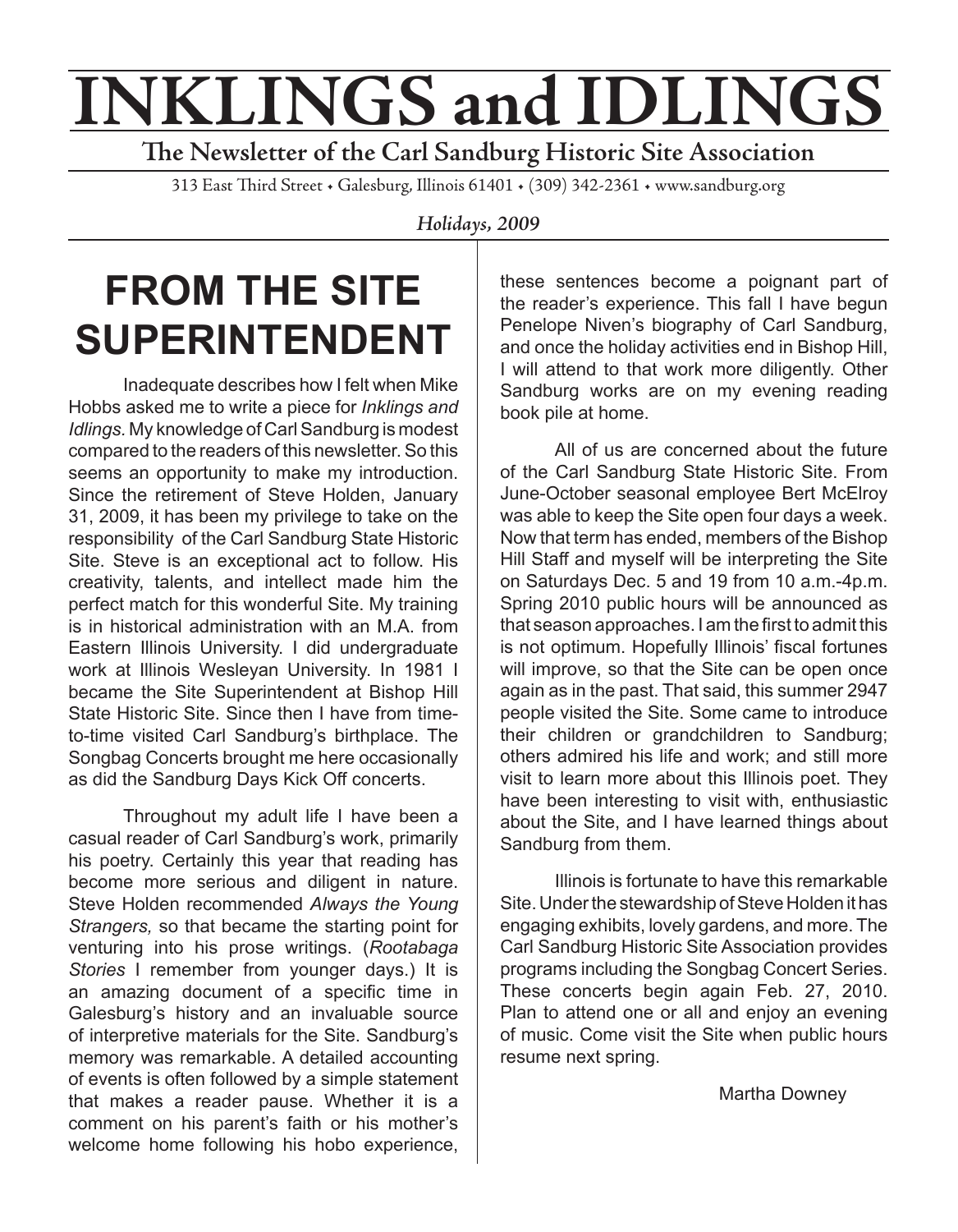## **KEEP US OPEN**

#### **by Norm Winick, president Carl Sandburg Historic Site Association**

The Carl Sandburg site was recently described to our association as one of too many "House Museums" in the United States. A study by the Pew Charitable Trusts and a recent book on the subject both have determined that most of the 8,000 or so house museums in the country should be converted into some other use — such as a private residence or offices. Small museums are not generally self-sustaining.

The foresighted people who saved the Carl Sandburg birthplace knew that 40 years ago and turned to the State of Illinois for continued support and the state has since maintained the facility, staffed it, and expanded the grounds and the museum so that now we are much more than a preserved cottage. We have three structures including a performance facility and a modern museum.

As the state of Illinois dealt with the economic recession and our longtime Site Superintendent, Steve Holden, retired, budget cuts led to us being closed last winter and this one. We have no staff permanently assigned to our facility.

Our facility and Association together promote the legacy of Carl Sandburg, not just as a Galesburg native who made good, but as the archetypal self-made man who went from very modest beginnings to become an international figure promoting the cause of the common people world-wide. We, as a volunteer association, perpetuate his legacy as an archivist of folk music with our Songbag Concert Series and as a Pulitzer-Prize winning poet and biographer with our Lecture Series. While these projects of the Association will continue, the site being unstaffed and closed means that our bookstore will see no income — which is the primary source of funding for the concerts and lectures — and our visitor count will decrease dramatically.

It is important that everyone interested in protecting the legacy of Carl Sandburg contact a state legislator or the Governor's office and let them know that the small savings the State of Illinois accrues by closing our facility is ill-advised. It robs the public, both locally and visitors from around the world, of the opportunity to enhance their cultural horizon and to learn about one of Illinois' greatest citizens. It costs the state and community much more money in lost visitor revenue than it saves. Please help us get our funding restored by writing a letter on behalf of The Carl Sandburg State Historic Site to any or all of the following:

Gov. Pat Quinn 207 Capitol Bldg. Springfield, IL 62706

Rep. Don Moffitt 5 Weinberg Arcade Galesburg, IL 61401

Sen. Dale Risinger 5415 N. University St., Suite 105 Peoria, IL 61614

Jan Grimes, Director Illinois Historic Preservation Agency 212 N. Sixth St. Springfield, IL 62701

Or to any Representative or Senator c/o the State House, Springfield, IL 62706

#### **THE LITTLE HOUSE AROUND THE CORNER-BEFORE IT BECAME A MUSEUM**

(The following story by former Galesburg resident Bonnie Grover Lindemann provides a unique perspective of the Carl Sandburg Birthplace in the 1940's.)

"At the urging of my high school classmate, Chuck Bednar, I am giving my account of some of the history, restoration, and my "involvement" with the Carl Sandburg Birthplace and Museum.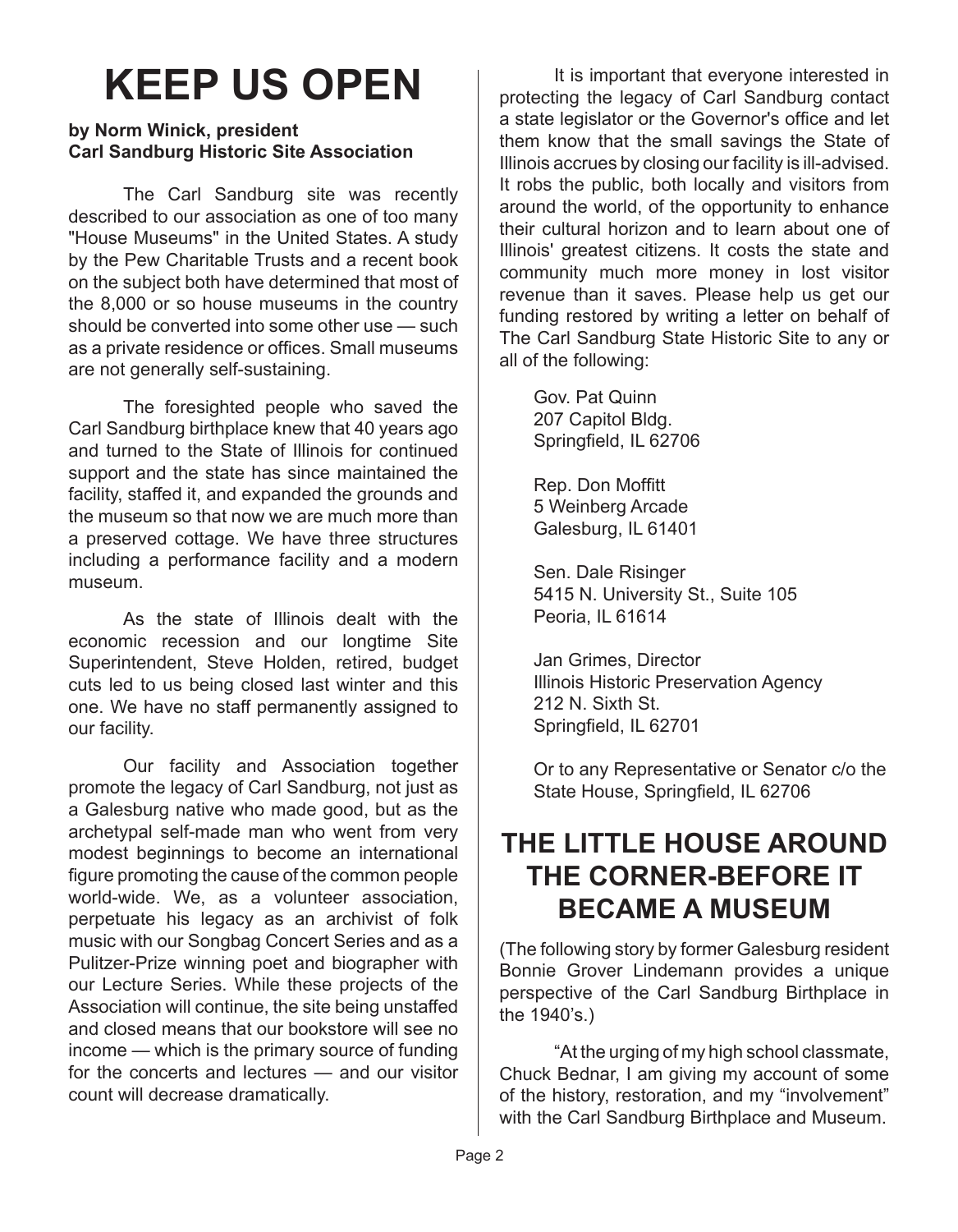"**The Sandburg Neighborhood.** My father, Joe Pearl Grover, purchased the house at 926 South Kellogg in June, 1942. I was six years old when our family moved there. Our house, a two-story, six-room, white structure, was the second house from the corner of Third and Kellogg Streets. Directly across the street from our home was a small grocery store in the home of Mr. And Mrs. Tony Vilardo. Back then it was common to have small, neighborhood grocery stores in the front part of individual homes. There were four other Vilardo families, sons of Mr. And Mrs. Tony Vilardo, who lived in the neighborhood.

"Douglas Grade School was one block east on Third Street. I attended this school from first through fifth grade. One block west of South Kellogg was the CB&Q railroad tracks and to the south was the long Fourth Street Bridge that spanned the tracks.

"From our front porch I could look across the street and just two houses from the corner of Third and Kellogg sat a small, three room house that was always of interest to me. It was the smallest house in the area, and the only one in the neighborhood that did not have indoor plumbing at that time. This house was owned by an elderly Italian lady, Mrs. Shenelli, who spoke very little English. Because of her language barrier, some of the neighborhood boys were not very nice to her. The would mock her speech, and one Halloween, turned over the "outhouse" while she was in in it! My mother was a very compassionate person, and Mrs. Shenelli considered my mother her best friend. When Mrs. Shelli could no longer live by herself, her son, Joe, who also lived in Galesburg, provided a home for her.

"The house was next occupied by a lady with two small children. Her husband was in the Army, and she worked evenings. My older sister, Willadene, baby-sat her children. After the war, the lady and her children moved away, and the house was empty.

"**Demolition and Reconstruction.** In 1945 the house needed major repairs. The paint was peeling, boards were hanging loose, the roof was flapping in the breeze, and if the producers

of *This Old House* existed back then, they would surely have selected it for a massive "fix".

"One day I heard a lot of noise coming from the property, the pounding of hammers, the screech of nails being pulled from wood, and the sound of boards being tossed to the ground. I observed the activity from our front porch and wondered what was happening. There were several workmen taking the roof and siding off the house and stacking the boards in a neat pile. This was definitely a methodical demolition. Were we gong to lose the quaint little house? Why was such care being taken when they were just tearing down a house? Shingle by shingle, board by board, window by window, the entire building was finally de-constructed. Later a new foundation was built, and the rebuilding of this house began.

"The reconstruction of this house became a great asset to our neighborhood. We learned this was the location in which the noted author, lecturer, poet, a product of Galesburg, Illinois, Carl Sandburg, made his very first appearance. This house became quite an attraction, and people from many places around the state and the nation came to visit our neighborhood to see this famous man's birthplace and the museum it later became.

"**My First Job-The Lady with the Beautiful White Hair.** One day as I was walking past the house on my way to school, a lady with beautiful white hair approached me and asked if I would be interested in helping with the maintenance by picking up papers, gum wrappers, cigarette butts, and other debris that was left on the property after people visited the museum. How could I refuse? I would be paid ten cents every week, and I was delighted to help the cause.

"Every Monday after school I took a brown paper bag and picked up the litter, then brought it home to be discarded with our trash. At first there wasn't much to be picked up, but as more people visited, the litter grew. This was fine with me. I enjoyed doing my job.

"**I Met Him!** One day in 1947 on my way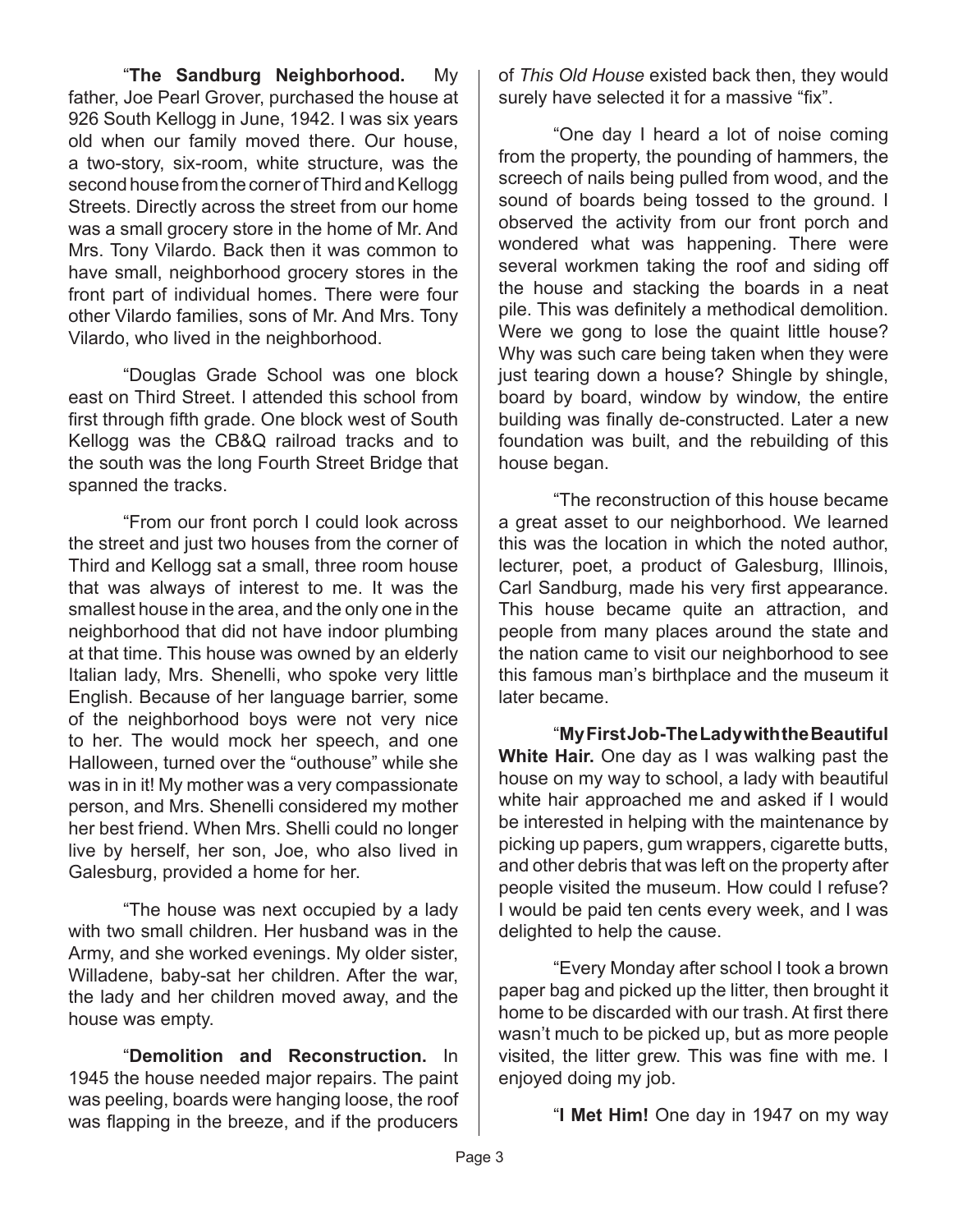to school Mr. Sandburg and the lady who "hired" me were standing on the front stoop. She called for me to join them, and she introduced me to Mr. Sandburg. He was wearing a black suit, white shirt and a black bow tie, and his hair was as white as the lady's. Mr. Sandburg didn't say so, but I think he appreciated the neat yard with nary a piece of scrap paper, gum wrapper nor cigarette butt on the ground. But what surprised me, as I stood by him was this: I noticed this celebrated man was no taller than I, and I was only eleven years old!

**"Puzzle Solved.** In 2004 when we attended my "Class of 1954" Reunion, my husband and I visited the museum, and I noticed the many wonderful additions to the property including the lovely landscaping behind the building. I was pleased that the three rooms of the original house were duplicated in the reconstruction. When we walked in it was déjà vu; these rooms were as I remembered them. There are period furnishings, but the size of the rooms and the placement of the windows are the same. This museum is very much an asset to the neighborhood and Galesburg.

"When we visited the Galesburg Visitors Center, I learned the name of the "lady with the beautiful, white hair:. There, in a booklet about the birthplace and museum, was her picture. Her name? Adda George! I feel blessed to have been a small part of this museum and to have personally met Carl Sandburg."

#### **A STORY OF FRIENDSHIP: CARL SANDBURG & JUANITA KELLY BEDNAR**

This is the conclusion of CSHSA Board Member Chuck Bednar's account of his mother's friendship with Sandburg and her involvement with the Birthplace. It is continued from the Autumn, 2009 edition of *Inklings and Idlings.*

"Whenever Sandburg returned to Galesburg, it was always an electric occasion. His visit to the Centennial of the Lincoln-Douglas

Debate celebration at Knox College on October 7, 1958 was no exception. With his presence Sandburg received renewed acclaim for his earlier monumental works *The Prairie Years*  and *The War Years.* He was among his friends. Poets, scholars, historians all attended this historic event. The Hotel Custer Ballroom was the center of the evening celebration after a vigorous re-enactment of the debates in the afternoon at the original site of Knox Old Main. Juanita was a major organizer of the event, collaborating with numerous committees and VIP's that joined in the activities. In subsequent years this celebration is recalled by numerous people who attended as one of the most significant historical local events held in the city during the  $20<sup>th</sup>$  century.

"As the bungalow became a popular visitors' attraction, the Association sought to expand into a more comprehensive facility by purchasing the residential house adjacent to the west of the Birthplace at 313 E. Third St. It became the residence for the live-in docents, Lauren and Mary Goff. Retired from a local trucking company, the Goff's were perfect on-site custodians and greeters to host the increasing number of visitors. Lauren shared his vast knowledge of Sandburg with anyone willing to listen. He is fondly remembered for his dedication and hour-long dissertations about Carl Sandburg and Galesburg history.

"In 1958 Adda George in ill health reluctantly retired to live with her daughter Margaret (Peg) Belknap in Philadelphia, PA. In respect for her work for the Association the residence was renamed the "Adda George House". At this time Juanita became the new president of the Association lasting until her death in 1968. Charged with the direction established by Adda, she had a visionary mind and persuasive quality engaging people to volunteer for community service by supporting the Association's mission statement. A newsletter was created entitled "The 331 Memo". It was published periodically from 1961 to 1969 and was comprised of thirteen issues featuring activities and events surrounding the Birthplace. The idea for this newsletter came from Clarendon Van Norman (Knox '28), a retired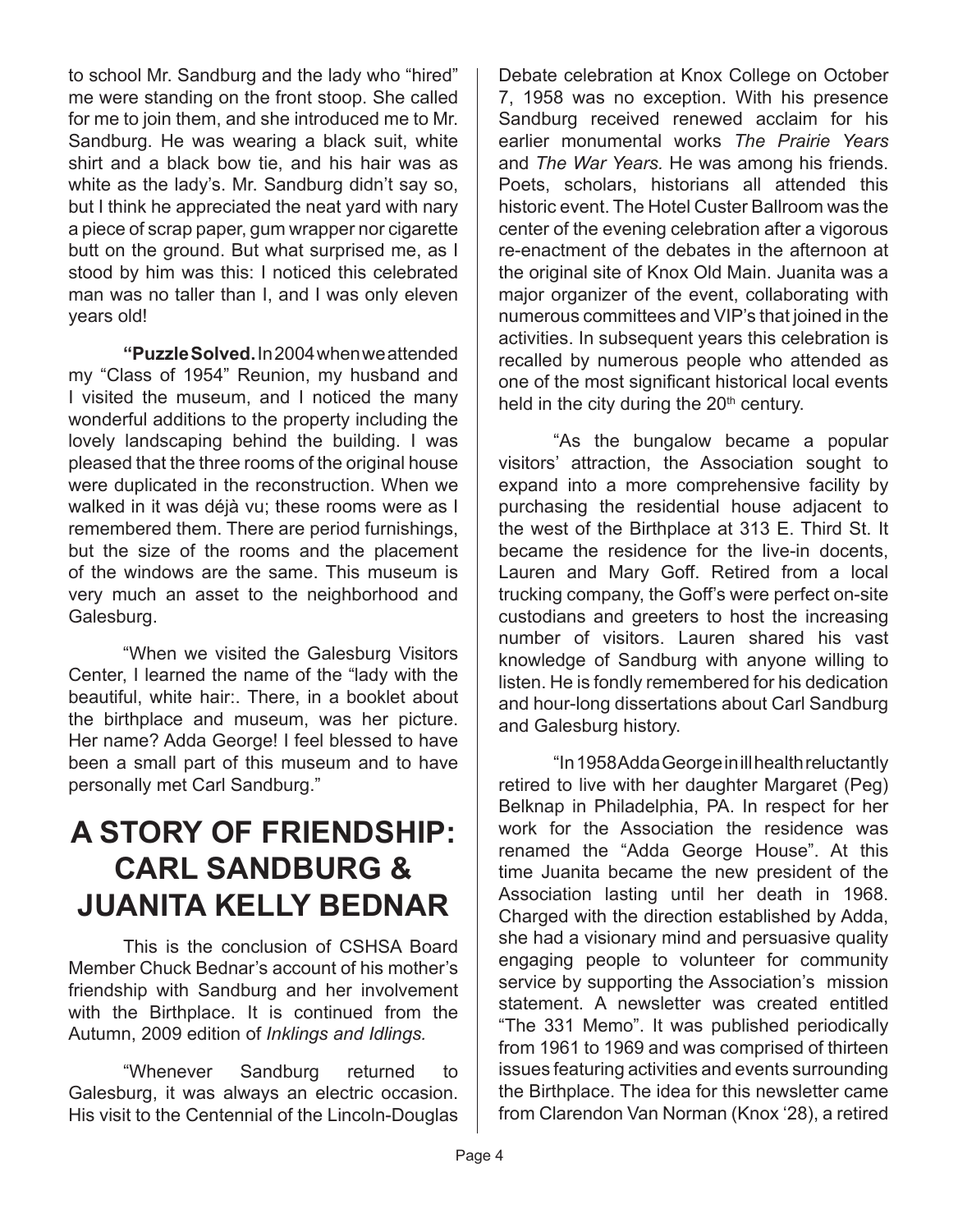history and math teacher at Galesburg Senior High School. He was a member of the Sandburg Board of Directors and a prominent well-known rare book and manuscript dealer.

"In 1960 Juanita organized a national "Penny Parade" program. It was designed as an educational program for school children,emphasizing Sandburg in English classes within public schools. Participating schools received Sandburg books for their library while contributing pennies for maintaining the Birthplace. The program included a popular essay by Sandburg about the Lincoln penny. This annual event realized thousands of pennies earmarked for the care of the cottage. Juanita recalled that among her best memories of this program was about the young girl who came home from school asking her mother for pennies to give to the class project. When her mother inquired about whom the pennies were for, her daughter replied, "I don't know the name of the kid." Re-initiated more recently by the Carl Sandburg Historic Site Association, each year the celebration remains alive and is a popular educational outreach event.

"Throughout the 50's and 60's Juanita kept continuous communication with the Sandburgs in Connemara and Adda George in Philadelphia. She often discussed events and plans for the Association with Carl's wife Lilian "Paula" Sandburg. For researchers interested in the organization's activities the correspondence she generated from 1960 through 1966 is especially extensive. It goes into great detail about the activities of the Birthplace. She received splendid support from the Sandburgs in the Association's efforts to maintain the birthplace with one exception. Despite her numerous requests, in a letter to Juanita on February 22, 1964, Paula could not get Carl to write out *Fog* in his own hand as a fair copy for her files of their correspondence. In later life, because of his popularity and endless requests for autographs, Sandburg preferred to generate typed manuscripts signed for the sake of simplicity.

"On a trip to the Los Angeles area in 1961

while visiting my wife and I, she journeyed to the MGM Studios to visit Sandburg. Carl was an advisor to George Stevens who was the producer for the movie *The Greatest Story Ever Told.* Comfortably living in Marilyn Monroe's studio apartment, he met Juanita attired in casual sandals and a natty suit. They visited about Galesburg and the activities of the Association.

"In the late 1950's the Association submitted a proposal to the Sandburgs. The Board of Directors visualized the Birthplace site as a fully developed repository of Sandburg's books, manuscripts, and memorabilia. It was conceived as a world education center for the study of Sandburg's literature, The entire adjacent half block was proposed as the site for this complex. In reply to their plans on February 4, 1962, Sandburg advised Juanita that the plan was too risky. He said to keep the Birthplace site simple like the life of "old August Sandburg who married Clara Matilda Anderson." Closing, he saluted her for being so thoughtful and so loyal.

"Prior to this proposal the Sandburgs had negotiated for the permanent placement of his extensive literary holdings to the University of Illinois, Urbana. It was here in his native state that Sandburg thought his papers would receive the the best care and use for future generations. The contract was completed about 1958 at a cost of \$35,000 of state funds. What the State received in return was seven boxcar loads of material shipped from Connemara. In 1991 manuscripts of Juanita's original correspondence in our family possession was gifted to the collection through John Hoffman, curator. An article was written about this visit to the collection published in the winter issue 1991 of the Knox Lombard Fifty Year Club bulletin.

"In 1964 the Carl Sandburg Board of Directors launched plans for a memorial park behind the Birthplace. Enthusiasm for the project quickly accelerated when Mrs. John Sutor of Wataga suggested the park concept should utilize the theme "Remembrance Rock", a take-off from Sandburg's historical novel entitled the same. The Association quickly picked up on Sutor's idea as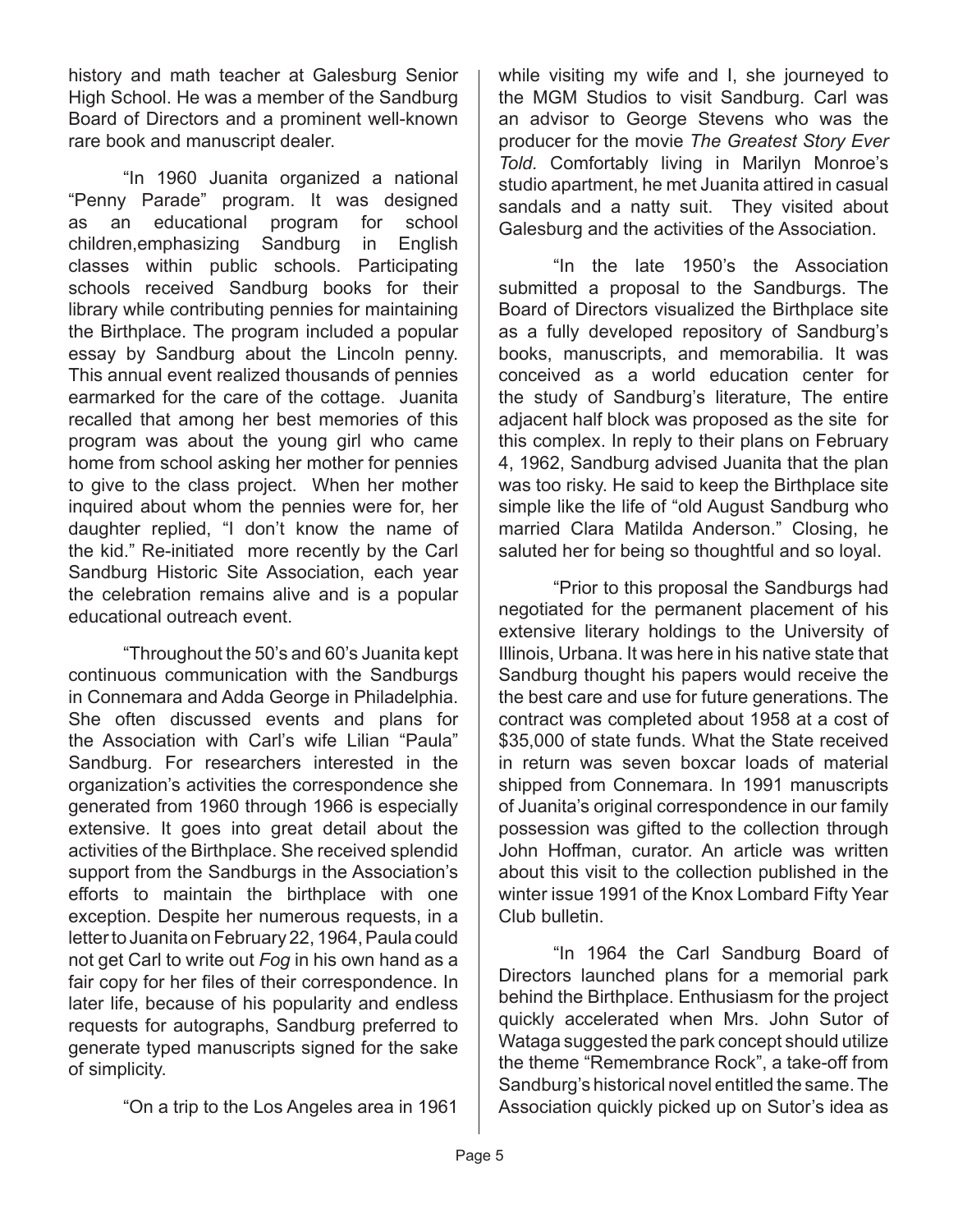a rallying cry to promote its development. A large boulder was found on the farm of Forest Bonham near Wataga. Once relocated to its permanent position in the middle of the park, the spiritual remembrance that Sandburg created in his book was recreated in the landscape by placing pointed cedars at the four corners of the boulder. Spurned on by the concept, Juanita initiated extensive correspondence with the Sandburg's for approval while seeking their advice throughout the planning stages. She launched a nation-wide writing campaign to support the project through various suggestions from public and private organizations. Her efforts paid off. On June 4, 1966, in a moving dedication program covered by national press affiliates and over 500 people attending, the official Carl Sandburg Park was opened. Adda George and the Sandburg family were unable to attend. Creating the park provided the impetus for the Sandburg's to decide on the future resting place for his remains. He was destined to return to this quiet and peaceful place of remembrance.

"April 7, 1968, became the prologue for the development of the park when fifteen additional trees were gathered from Connemara farm to complete the landscape arrangement. They were dedicated to the future of the place where Sandburg was born. A special tribute was given to Juanita who had passed away earlier in the year. George Warren in his welcoming remarks recognized her devoted service to the Carl Sandburg Birthplace. He described the program as "two-fold to dedicate the landscaping and to honor Juanita Bednar."

"With Carl Sandburg's death on July 22, 1967, Paula telephoned Juanita about Carl's wishes that his remains be returned to his birthplace. Juanita worked with the Goffs as the Association prepared for a final resting place for Sandburg's ashes to be interred under the rock. The ceremony took place in the park on October 1, 1967. because of her illness Juanita was unable to attend. She joined Sandburg in the ranks of the hereafter on January 12, 1968. Lilian Paula Sandburg died February 18, 1977 at the age of ninety-three. She joined her husband's ashes

in a brief ceremony on Sunday, May 1, 1977. A memorial service was held at Knox College preceding her internment.

"Juanita recognized Sandburg's vast contributions to American literature by the array of talents that assured his success. He became a troubadour for the ages in many aspects. Public speaker, lecturer, guitar player, singer, song writer, orator, historian, poet, and novelist. He is recognized for the diversified pleasure he has contributed to the lovers of art and literature. Sandburg remains appealing to this day to all generations young and old. He couldn't wish for a better legacy."

#### **MARTIN SANDBURG**

CSHSA Board member Rick Sayre contributed the following news story which appeared in the May 30, 1940, edition of the *Chicago Daily Tribune*:

"Two personal endorsements of the candidacy of Justus L. Johnson of Aurora for the Republican nomination for secretary of state, were announced yesterday by Johnson's headquarters.

"Mart G. Sandburg of Galesburg, brother of Carl Sandburg, author and poet, and listed as a prominent Knox County leader long associated with the John Ericsson Republican league, 'Justice L. Johnson is one of the outstanding men in the Republican party. His promotion and the successful conclusion of the Grass Roots convention in 1935, when the Republican party was at low ebb, was the most potent contribution to the revitalization of the party in Illinois and the midwest. He has made a splendid record as clerk of the Appellate court for the northern district of Illinois.'"

### **THE HOLIDAY SEASON OF 1896**

Like many other towns and cities still recovering from the Panic of 1893, the people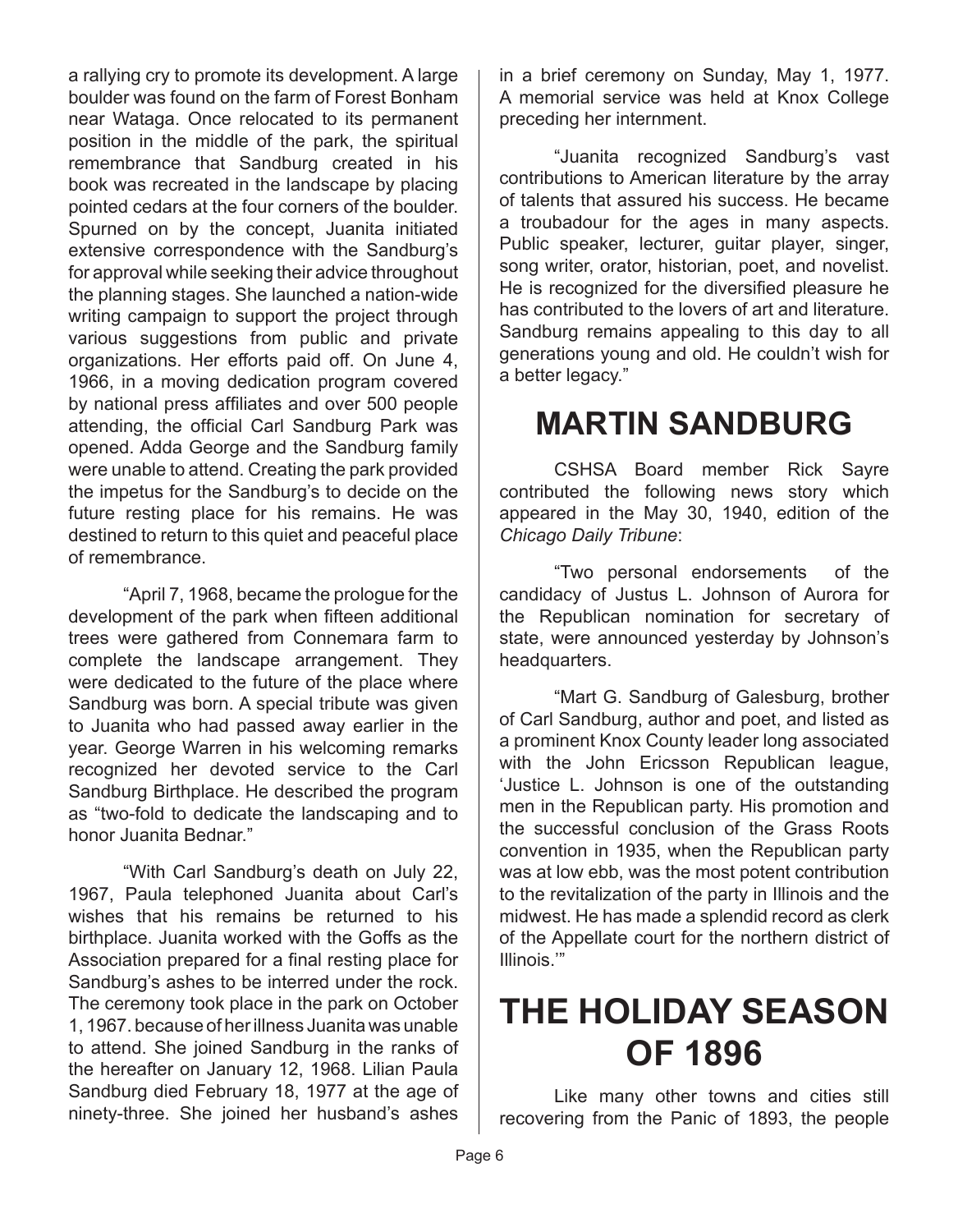of Galesburg enjoyed a variety of social and musical events during December of 1896. The different social layers of the city participated in a wide array of activities as the descriptions below will attest.

Colonel and Mrs. Clark E. Carr gave a charming dinner party at their home on the evening of December 15<sup>th</sup> in honor of Miss Fay Heaton and Lieutenant William A. Phillips who were to be married the next evening. The guests were seated at small tables decorated with bouquets of American Beauty roses. After dinner the time was spent in dancing.

Miss Heaton was born in Abingdon and attended St. Mary's School in Knoxville. After moving to Galesburg with her mother, she had been a student at Knox College. She was a volunteer at the Free Kindergarten. Lt. Phillips was a graduate of West Point and came to Galesburg to teach military tactics at Knox College. He was twenty years older than his bride.

During the afternoon of December 16<sup>th</sup>, Lt. Phillips banqueted the twelve groomsmen and ushers at the Union Hotel on the Public Square. The menu included oysters, beef tenderloin and roast quail with all the trimmings. Dessert included ice cream, cake, fruit and cheese.

The wedding was held in Grace Episcopal Church on the southwest corner of Prairie and Tompkins Streets. The interior of the church had been decorated with greenery and flags. The reception at the bride's home, 238 South Cedar, was also colorfully decorated with red, white and blue. The cadets from Knox College had hoped to fire their cannon in celebration, but the powder had been hidden. The school bell was rung most of the evening. The newlyweds traveled by train to Mexico for their honeymoon.

A twelve pound gray possum was exhibited at the Express office the  $15<sup>th</sup>$ . It had been caught by J.M. McKinstry near Plymouth, Illinois. Quite a crowd came to see the animal. It kept viewers away by snapping furiously. Several observers were looking forward to a roasted possum dinner.

The Galesburg Club at 22 South Prairie Street was beginning a series of fortnightly informal receptions on Friday evening, December 18<sup>th</sup>. Dancing, cards and billiards would be the featured entertainment.

Members of the Trades Assembly were planning an elaborate supper and dance to be held in their meeting hall at 106 East Main Street. Schroeder's orchestra would furnish the music.

The new biennial city directory had been published by the Colville Brothers. It included 8,934 family names of residents of the city for a gain of 523 over the previous edition. The directory also showed the number of dwellings to be 4,221, an increase of 359 over the past two years. The 1890 Federal Census had shown Galesburg's population to be 21.441.

Galesburg residents were still getting accustomed to their new house numbers. The city wards had been reapportioned in the spring, and many house numbers had been changed. City Engineer M.J. Blanding suggested homeowners check with his office to be sure of their number before investing in a number plate for their house. Apparently, door-to-door salesmen had been giving out incorrect numbers.

The housekeeping column in the *Galesburg Evening Mail* suggested serving Wheatena and cream, dates, rump beefsteak and gravy, cornmeal pancakes, applesauce, bread and coffee for breakfast. That should have prepared everyone for the day and any cold weather that may have been on hand.

The August Sandburg family wasn't mentioned in any of the social events reported in the newspaper, and Clara Sandburg certainly didn't prepare such a bountiful morning meal for her husband and children. Carl was awakened by his mother at 5:30 a.m. Mrs. Sandburg already had been in the kitchen preparing buckwheat cakes, fried side pork, applesauce and coffee. Occasionally, there might be fried eggs as well. Afterward, young Carl walked two miles to his job delivering milk.